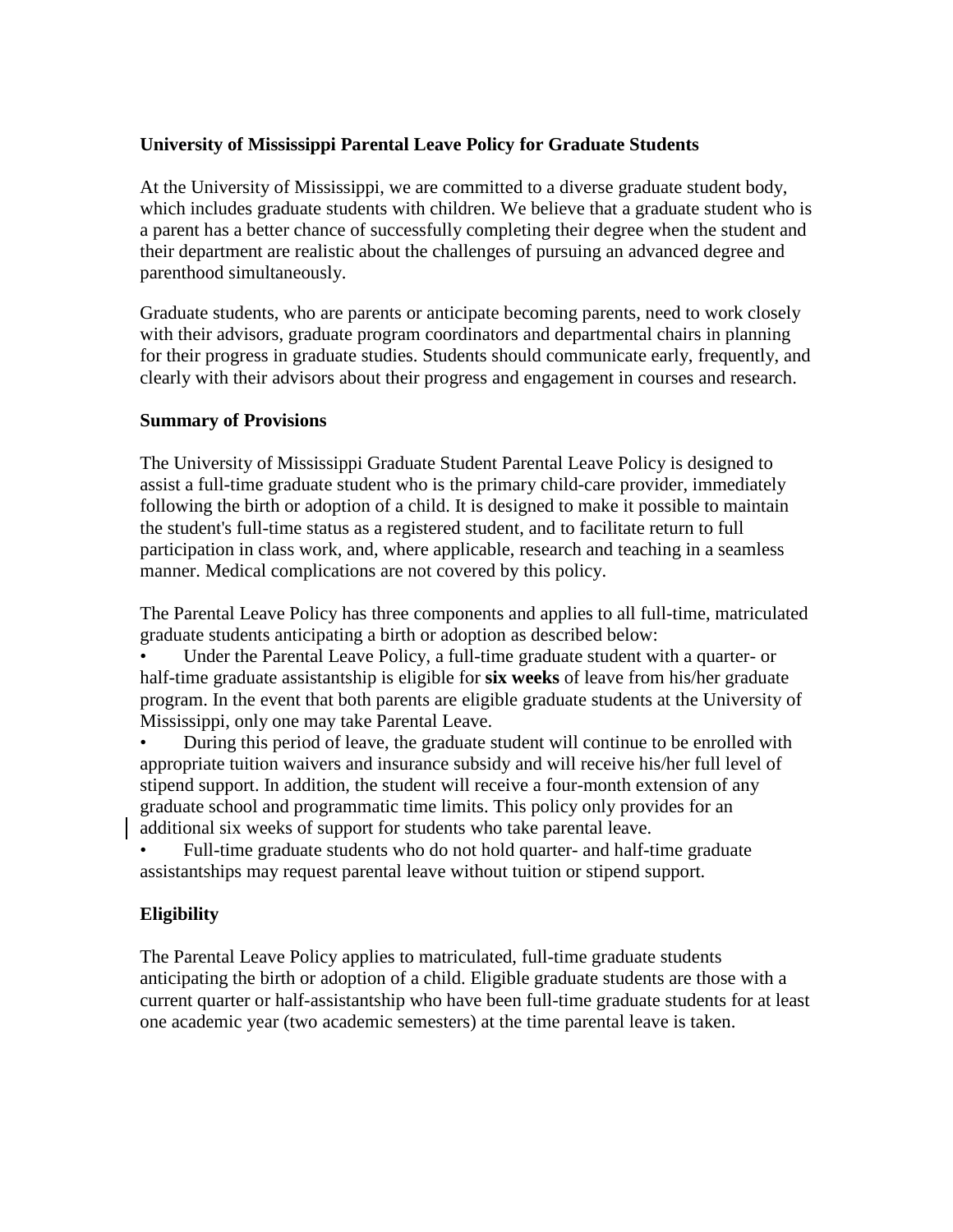#### **Planning and Approval**

The student should initiate discussions with his/her advisor(s) and departmental or college/school administrators **at least eight weeks** prior to the anticipated birth or adoption. This notice will provide the lead time necessary to rearrange teaching duties for those students supported by teaching assistantships (TAs), or to adjust laboratory or other research schedules. This planning period should also be used to reach agreement on a timeline for academic issues (e.g., Ph.D. qualifying examinations and other academic milestones, field work, time-sensitive research reports on sponsored projects) that will be affected by the birth or adoption of a child. It is essential that the student consult with her/his research advisor well in advance of the birth or adoption if the nature of her/his funding or the research grant conditions require that specific tasks be completed by specified dates, or if the Principal Investigator (PI) will need to hire additional help to meet those conditions during a period of reduced activity by the graduate student.

It is the **student's responsibility** to make arrangements with faculty and with departmental administrators for course completion and for continuation of teaching and research activities before and following the leave period. Students must have approval from the instructor of record to continue in a course during the period of parental leave and should expect that in most cases they will have to register in courses with flexible requirements such as thesis, dissertation or independent study.

Students who will be temporarily leaving TA assignments should notify the appropriate department chair as soon as practicable, but no later than eight weeks prior to the anticipated start date of the leave to allow sufficient time to find an appropriate replacement. It is the department's responsibility to arrange for a substitute TA for the period of the leave. The student on parental leave will be expected to return to his/her teaching assignment at the conclusion of the leave, barring unforeseen circumstances. If the student is not able to return, he/she must pursue a Leave of Absence or Medical Leave. For an international student, this policy is intended to allow him/her to maintain full-time student status and not otherwise affect his/her current visa status. However, an international student should discuss the intended leave period with the Office of International Programs at the beginning of the planning period in order to identify and address proactively any individual or unique visa issues and/or to consider the latest applicable regulations.

The Dean of the Graduate School grants approval of parental leave after appropriate consultation with the student's department. The leave will be granted to eligible graduate students who have submitted a complete approved leave application. The student's request for leave under this policy must be submitted no later than **eight weeks** prior to the anticipated beginning of parental leave.

## **Notification**

Upon approval of Parental Leave, the Graduate School will notify the relevant department and central administrative offices that a Parental Leave has been approved